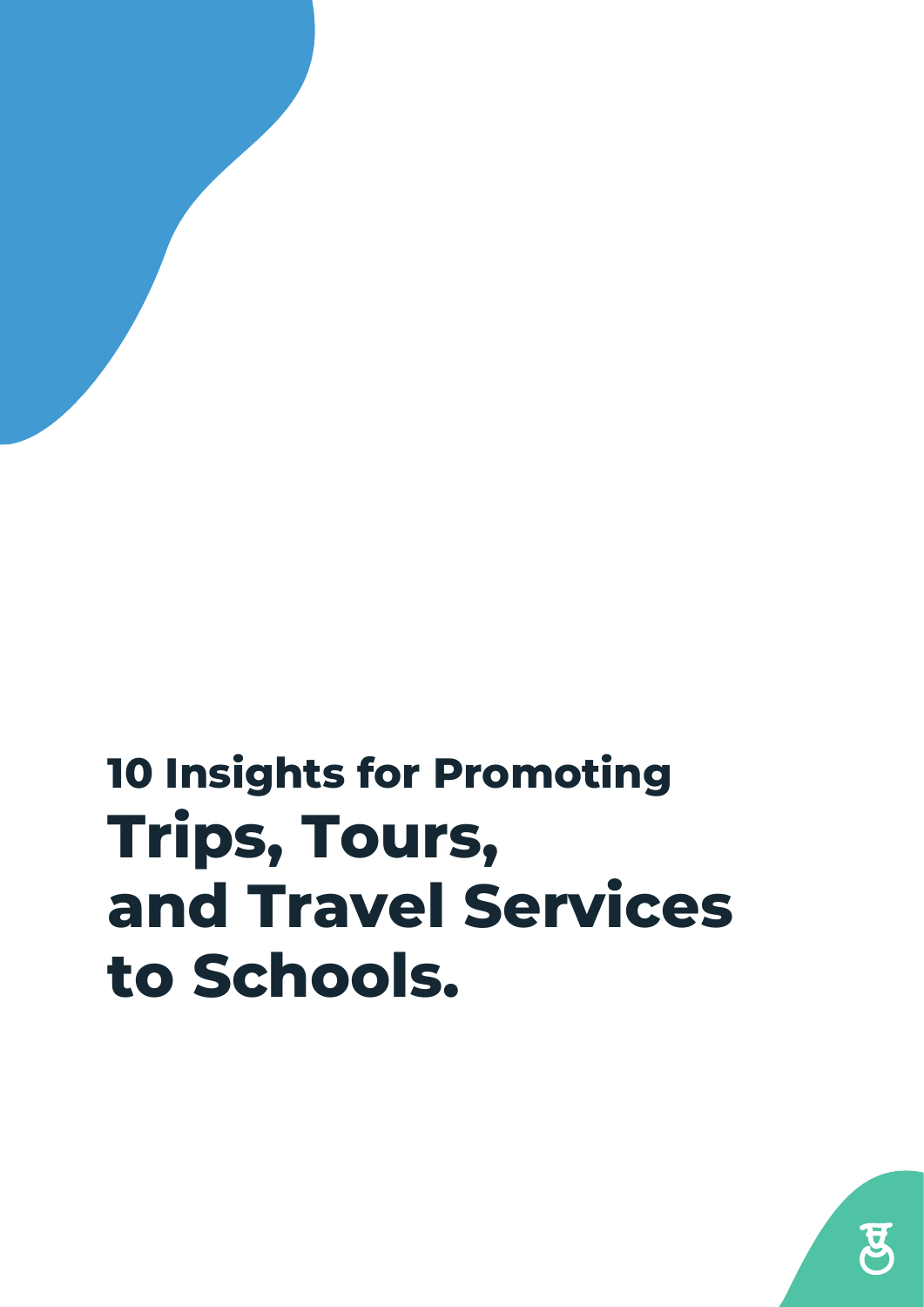#### **About the Author About the Author**

Jackie joined Sprint Education in 2010 after a career in Business Development, where she spearheaded business launches in France, Spain, and South Korea. With extensive experience in directing and advising our clients on their selling to schools strategies, Jackie has built a reputation as the UK's leading-light on sales strategies for Sprint Education.

Just five minutes of her time dedicated to your strategy could be the difference between 10 and 100 sales!

#### **Jackie O'Shea Jackie O'Shea**

Head of Sales

#### Sprint Education 8

- T: 01684 297374
- E: info@sprint-education.co.uk
- W: www.sprint-education.co.uk

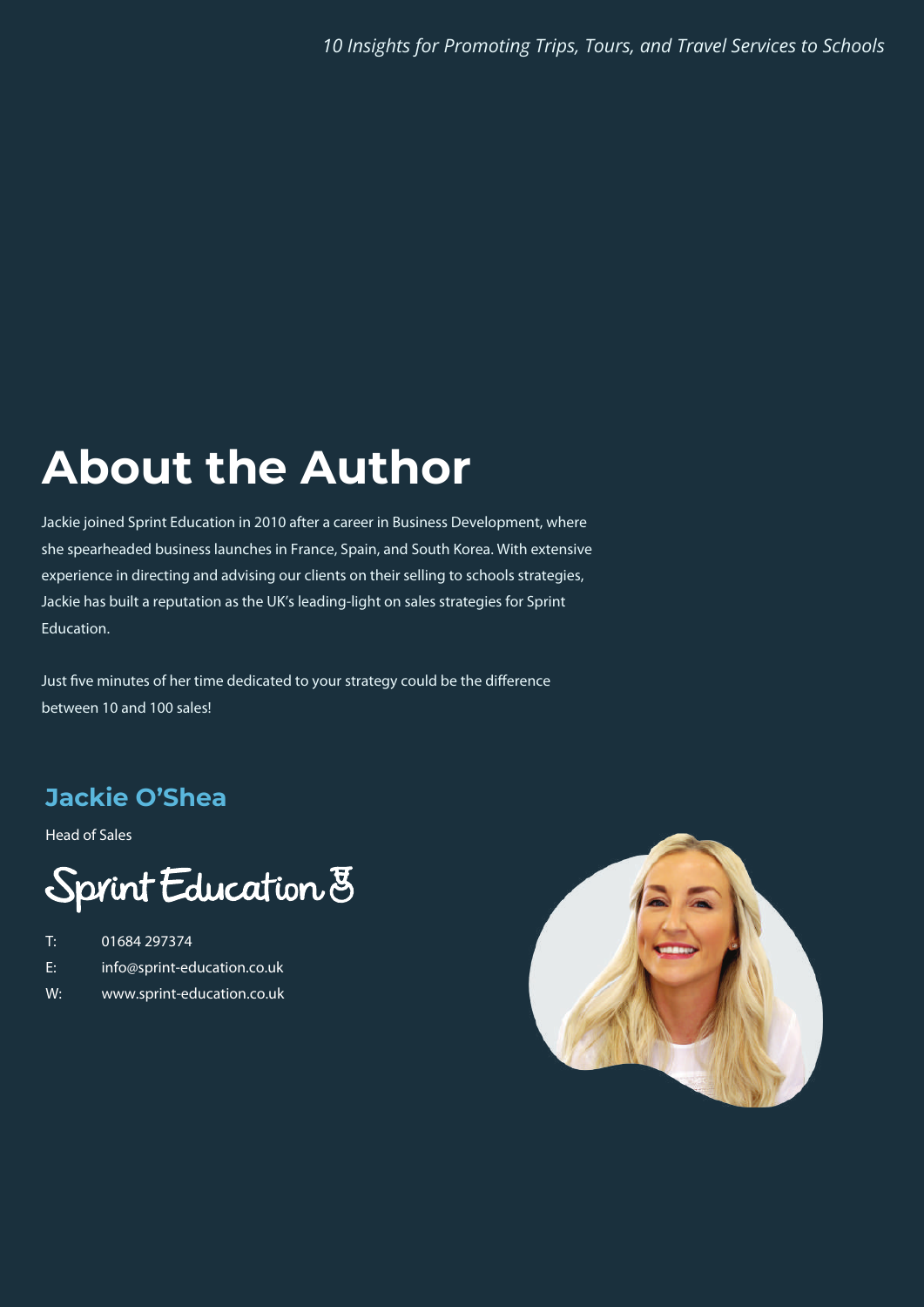# **Travel alert!**

Day trips to museums, long-haul trips to Peru, music tours to Italy, or bushcraft days in Sherwood Forest, the trips and travel sector is one of the most popular promoted to the UK education sector. Being straight-up honest with you, you've got a battle on your hands to make sure your company stands out head and shoulders above the travel crowd.

Having designed and completed hundreds of marketing campaigns promoting trips and travel companies to the education sector, we know what will work.

That is what this report is all about, helping you to delve into the belly of the beast of marketing to schools, so you can make a huge difference to the number of schools, teachers, and students benefitting from your top-notch trips/travel services.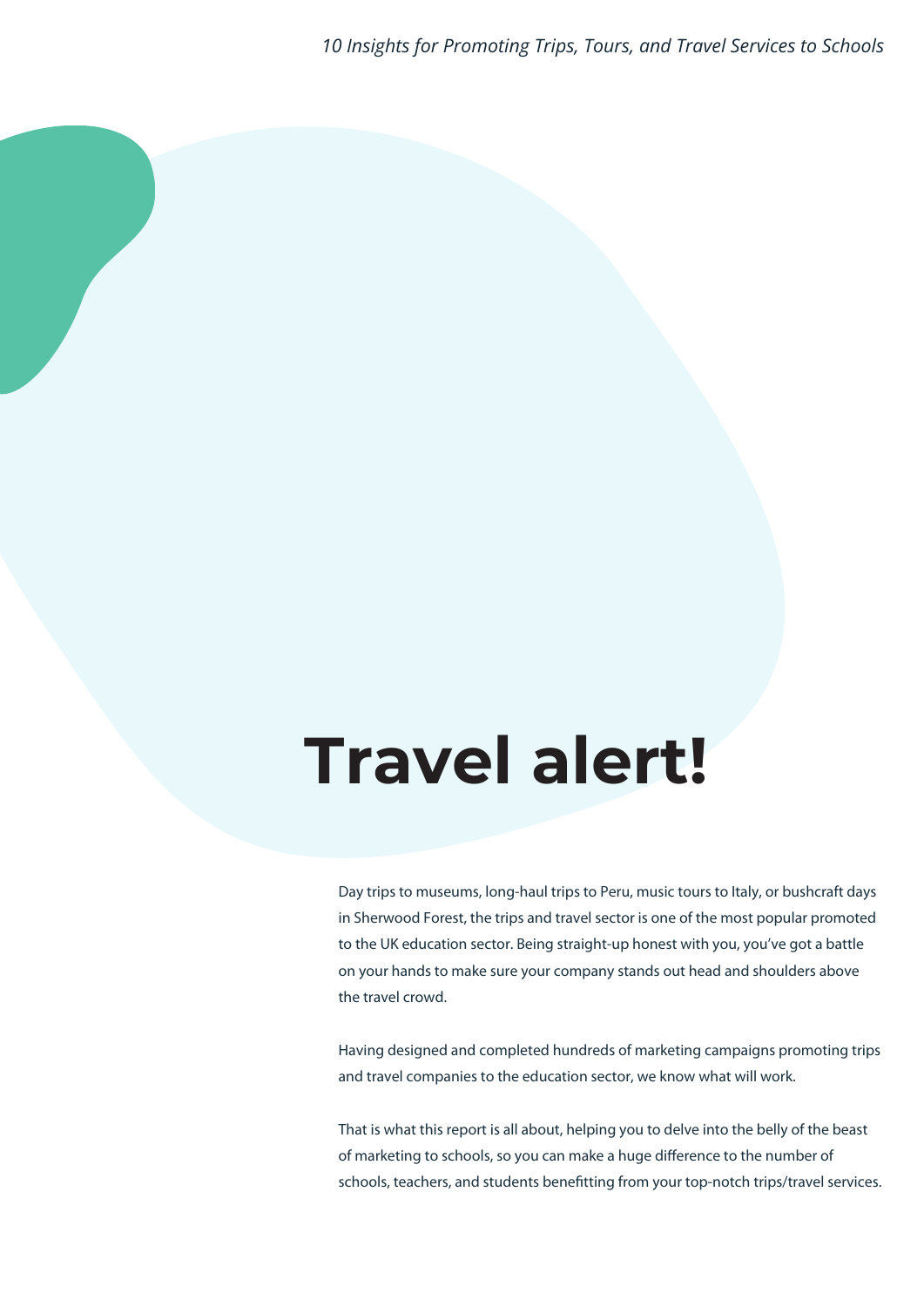.

#### **Insight #1 Quantities of decision-makers**

You lucky devils! When it comes to a target audience, you guys are pretty spoilt for choice. Not only will you want to target the more obvious decision makers like the Heads, Deputies, Heads of Year, and School Trip Coordinators, but you've also got a whole host of other teacher types that will have an interest in your trips or travel services depending on your own specific service.

There are over 450,000 teachers within UK educational establishments, of which we have over 400,000 named teachers across 31,000 establishments within our Education Database. The vast majority of these will be involved one way or another with school trips and travel, and we can contact them for you.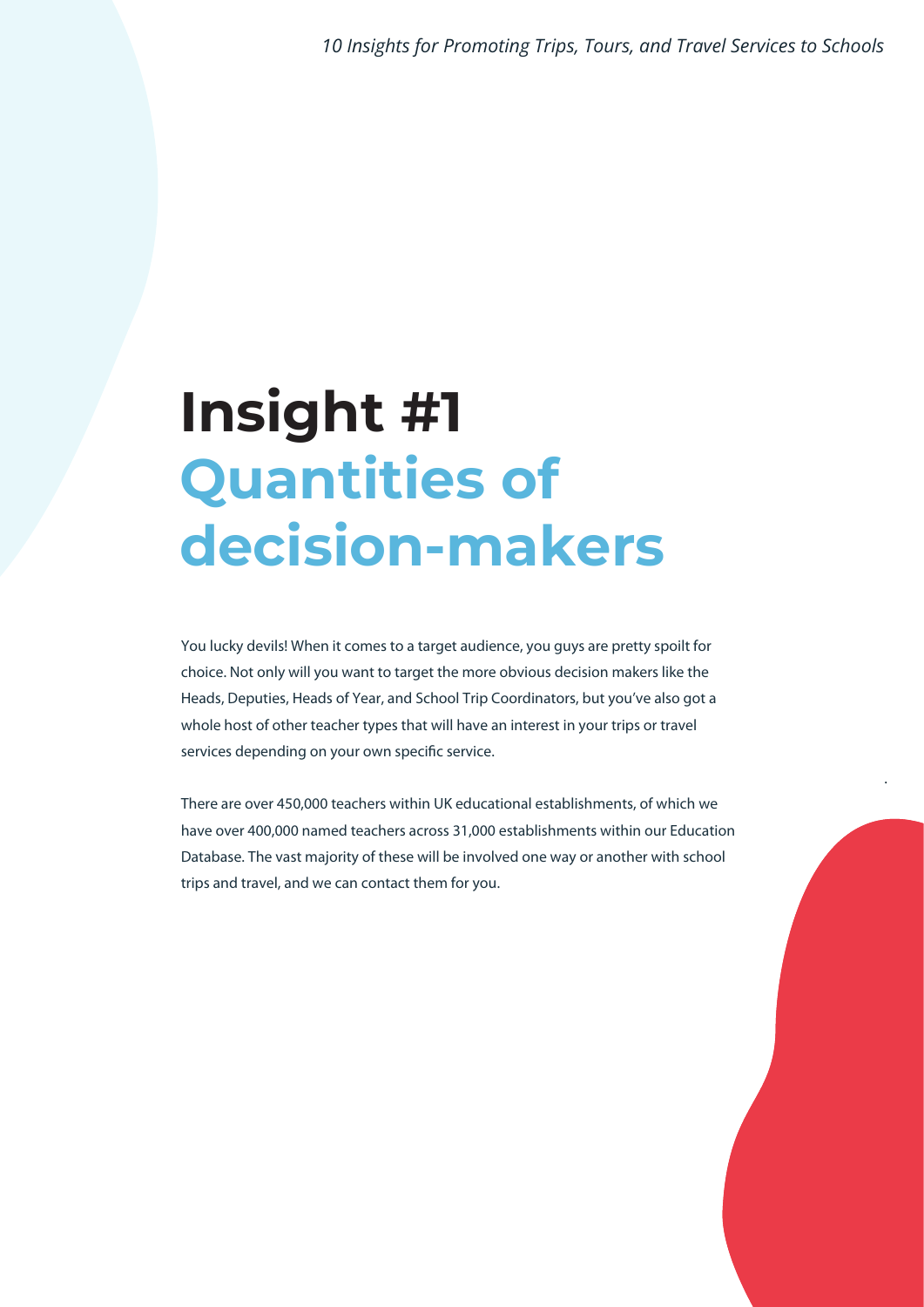# **Insight #2 Segment by subject**

With the potential to appeal to so many different teacher types, it might be tempting to simply blast the same email to everyone. The trouble is that by doing this, you may find your message doesn't actually resonate with anyone.

The key is to ensure that you're sending highly differentiated and targeted emails to different subject teachers. Here are some ways you can achieve this:

- 1. Use segmented landing pages to direct teachers to a page purely for them.
- 2. Segment your send list so you're sending a series of highly targeted emails.
- 3. Utilise hyper-personalisation techniques and dynamic content (ask us).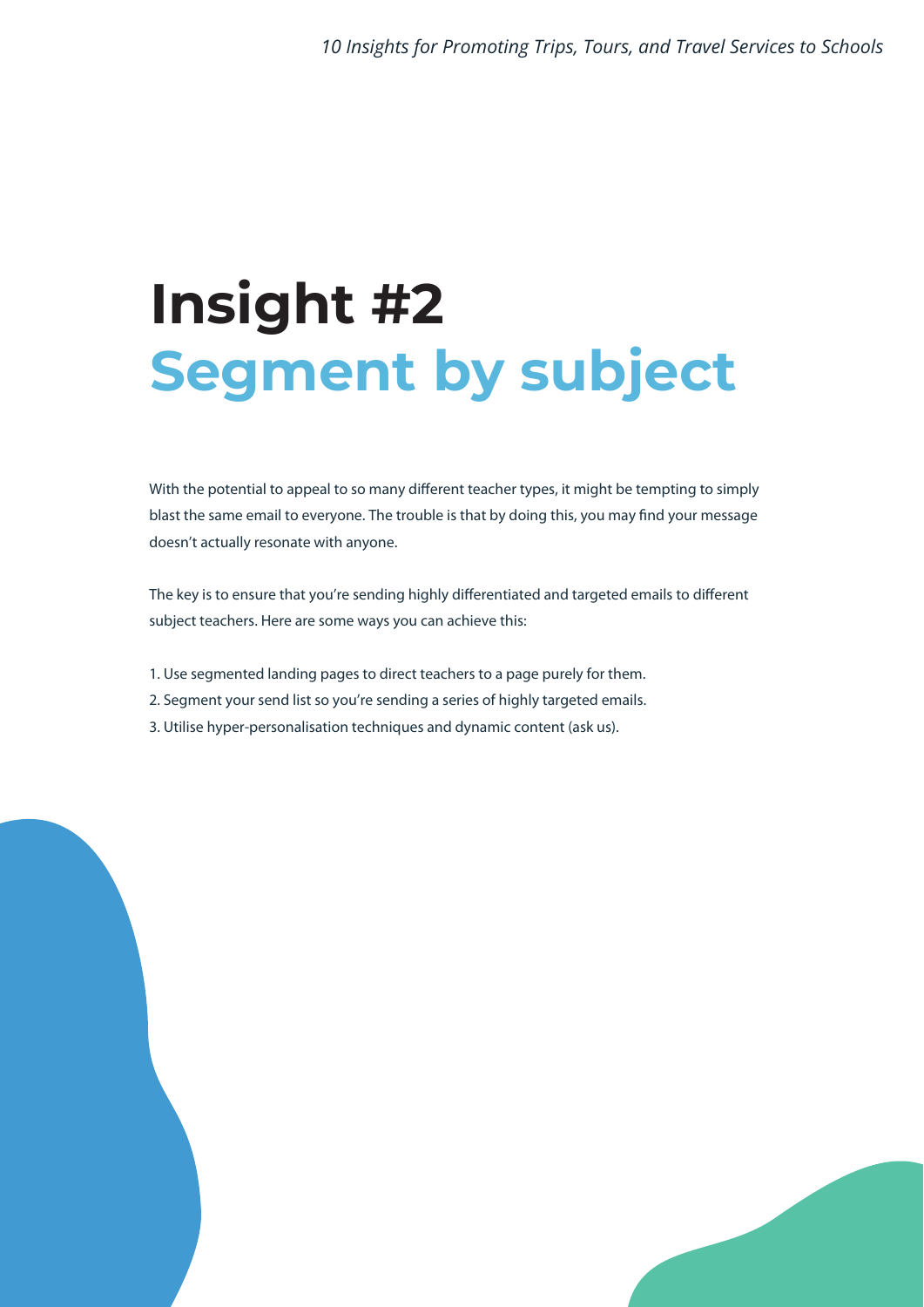# **Insight #3 Don't ramble stay snappy**

The difficulty with trying to market 'experiences' is that words are often wholly inadequate to describe them. You'll probably just find yourself repeating how 'breathtaking', 'stunning', and 'inspiring' everything is.

What's the old adage, 'a picture tells a thousand words'? Well it's absolutely true for you. And if you don't want to put images in your email then you can use them on your landing pages or your social media pages.

Showcase your stunning photographs from incredible local monuments or far-flung adventures, bonus points for those featuring staff and students having the time of their lives, and it's far more likely to stick in their minds far longer than any of the emails they've read all week.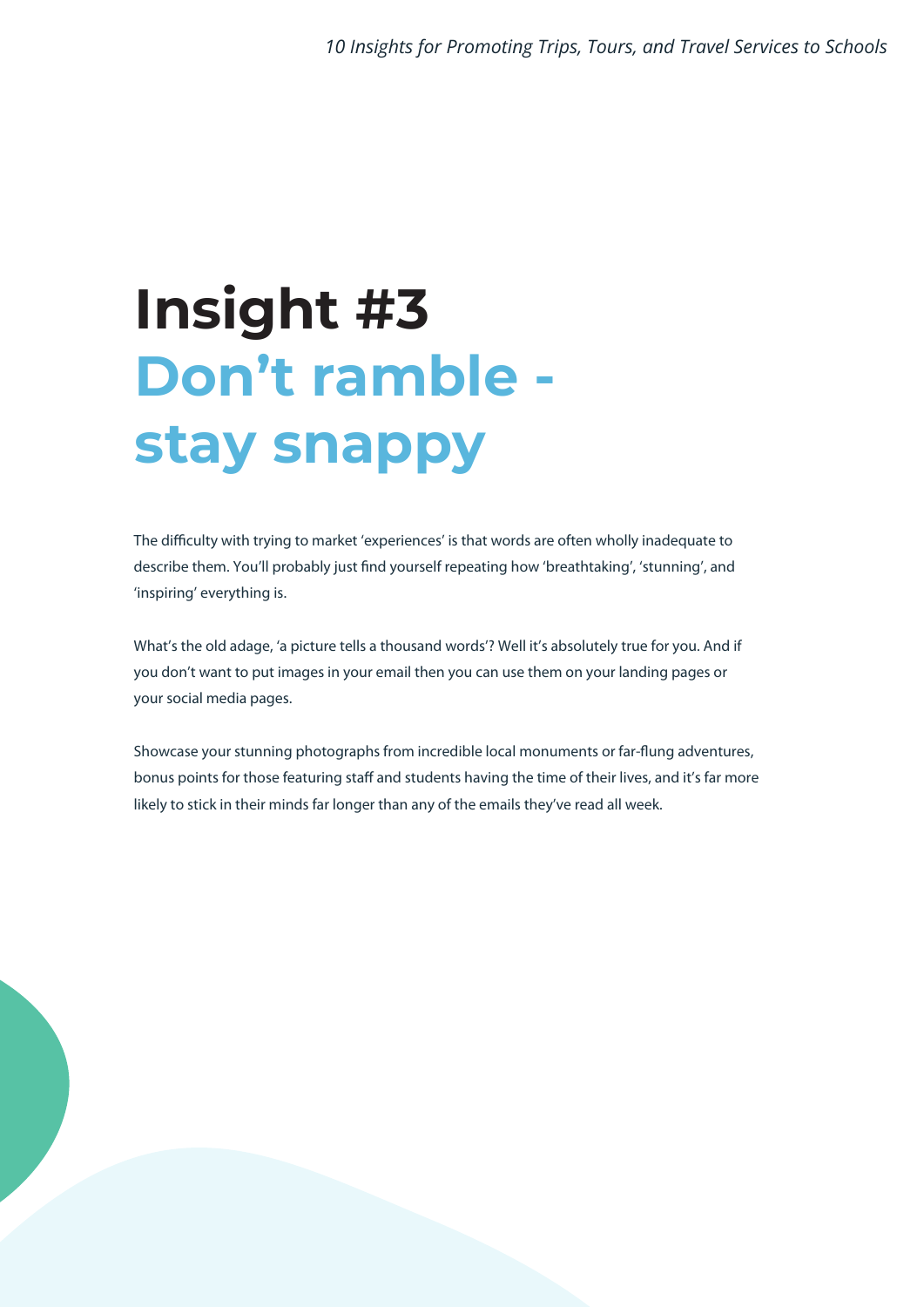#### **Insight #4 Always come back to the curriculum**

You're offering teachers a slice of adventure; a chance to get away from the classroom for a while. It would be all too easy to get carried away and discuss things that have little or no relation to their day job.

Big mistake. Although every teacher likes a chance to get away from the classroom, they will need you to show them just how the experience you're offering is going to benefit their pupils' education. Otherwise, they just can't justify it.

Make sure that every time you describe an experience you come back to how it will bring the curriculum to life. If you can offer fun and excitement, and aid learning at the same time then it's fair to say you're onto a winner!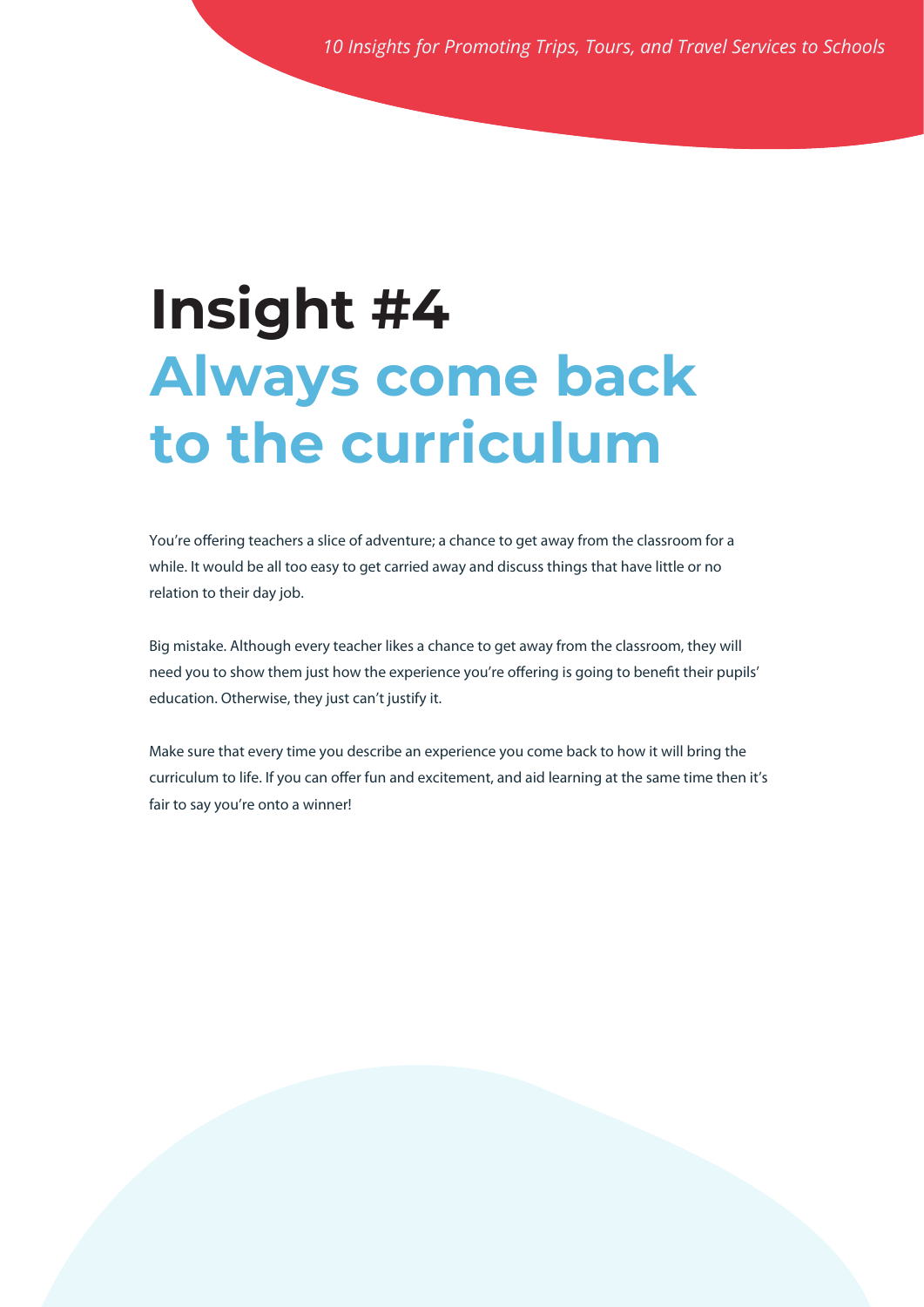### **Insight #5 Teachers love a video!**

We've seen email click-through rates increase by up to 96% by including a linked screengrab of your video, while including a video on your landing page can help to increase conversions by up to 86%!

It can also be hard to grab the attention of time-crunched teachers. But just one minute of video is worth a mind-blowing 1.8 million words in terms of engagement and recall! So instead of wearing out your keyboard crafting a long email, record a super-engaging, super-short video, and pop it in an email with a bullet-point summary. You'll be asking far less of teachers, yet will get much more out of them.

And because you're promoting things that are a little more exciting than most education suppliers we think teachers will find you're videos almost irresistible. Just make sure you keep them short and sharp – 60 seconds should do it!

.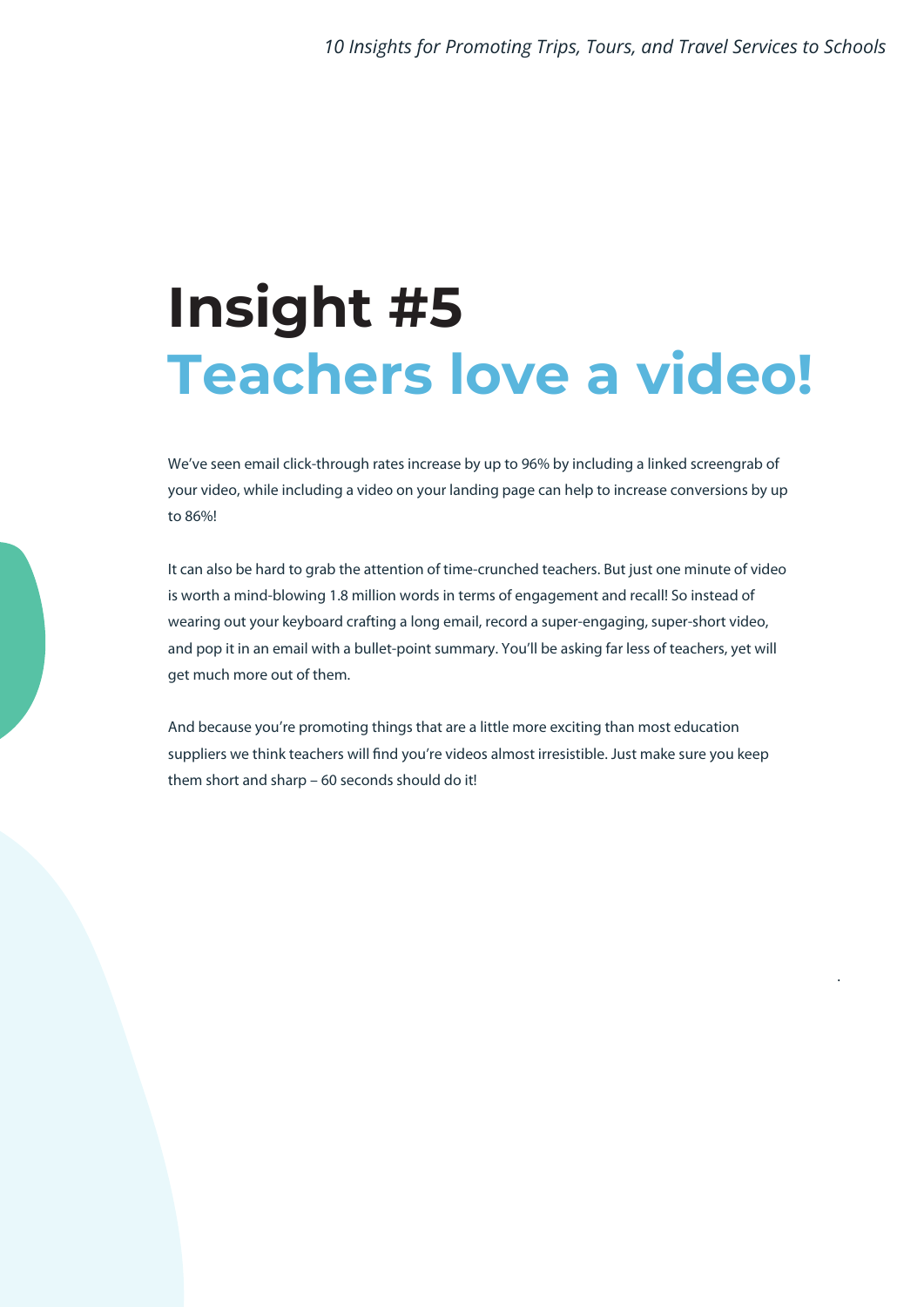#### **Institute Expanding True - be a real Insight #6 Build trust - be a real person**

**sharing buttons** No matter whether you're coming into the school for a day, or taking pupils away for a trip abroad, it's essential that you build trust with teachers.

Remind yourself that you are your charity's greatest marketing asset. Your love of what you do is going to be what engages teachers, so you (and your face) need to be at the heart of every fundraising campaign.

Make sure your email has the human touch by making it clear that it's coming from you. Set your email's 'from name' as you, from your company; use 'I' instead of 'we' or the name of your charity instead of a generic 'info@...' email address so teachers know exactly who they can turn to for to build a personal connection; and, if it's practical, include your own work contact details more information.

 The relationship you strike up in your correspondence with teachers is what will make your campaign triumphant. Oh, and a smiley photo of you with a hand-written signature in your email sign off will never do any harm.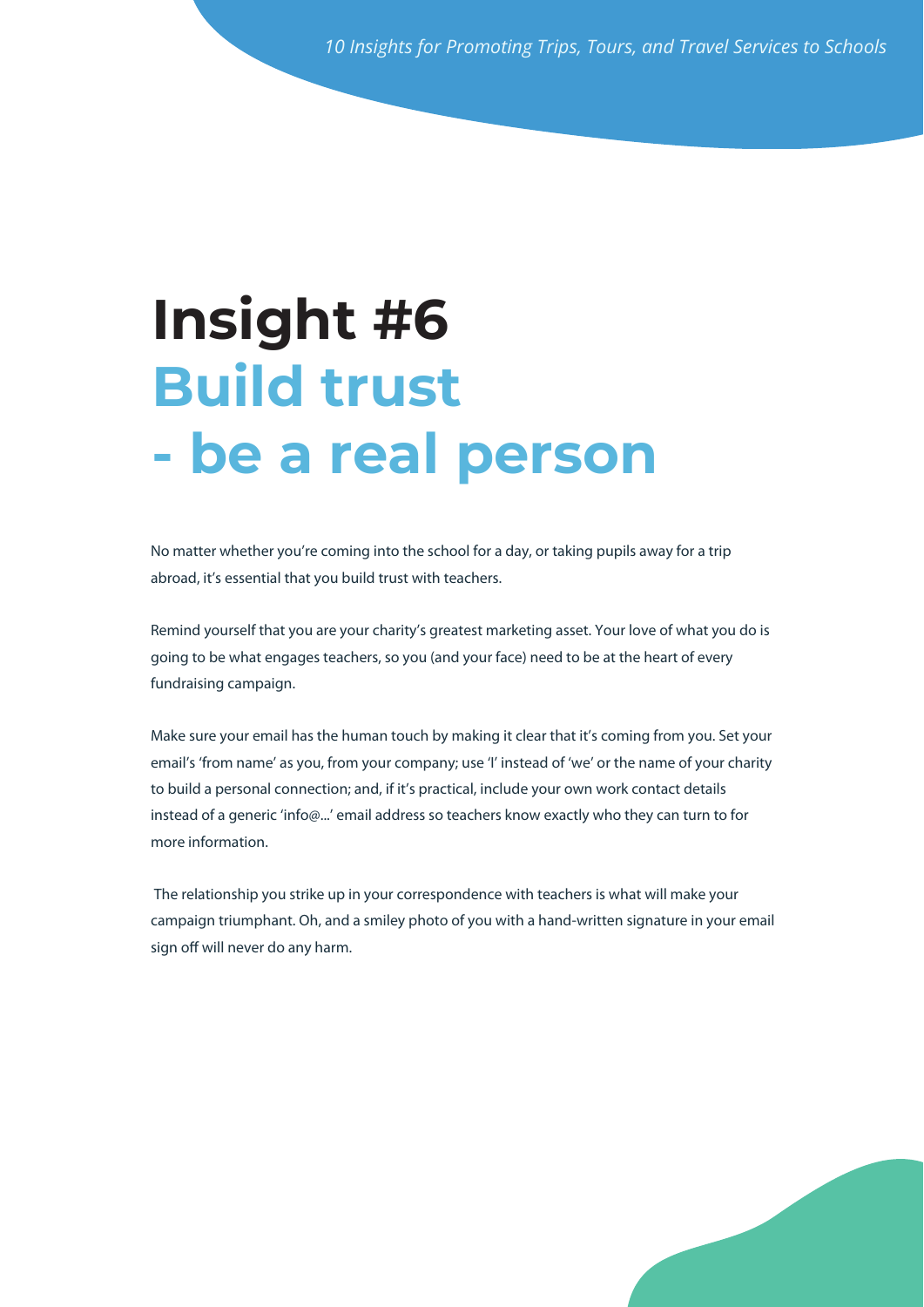## **Insight #7 Arrange a face-to-face meeting**

The experiences that your company can offer will generate the interest, but it's the relationships that you build with teachers that are going to get them to use your services.

By far the best way of building these relationships is to offer to go and meet them at their school and discuss their requirements on a personal level.

Relationships are formed far more easily when people communicate face-to-face. A short meeting will give you the opportunity to build trust and move them closer to becoming a customer.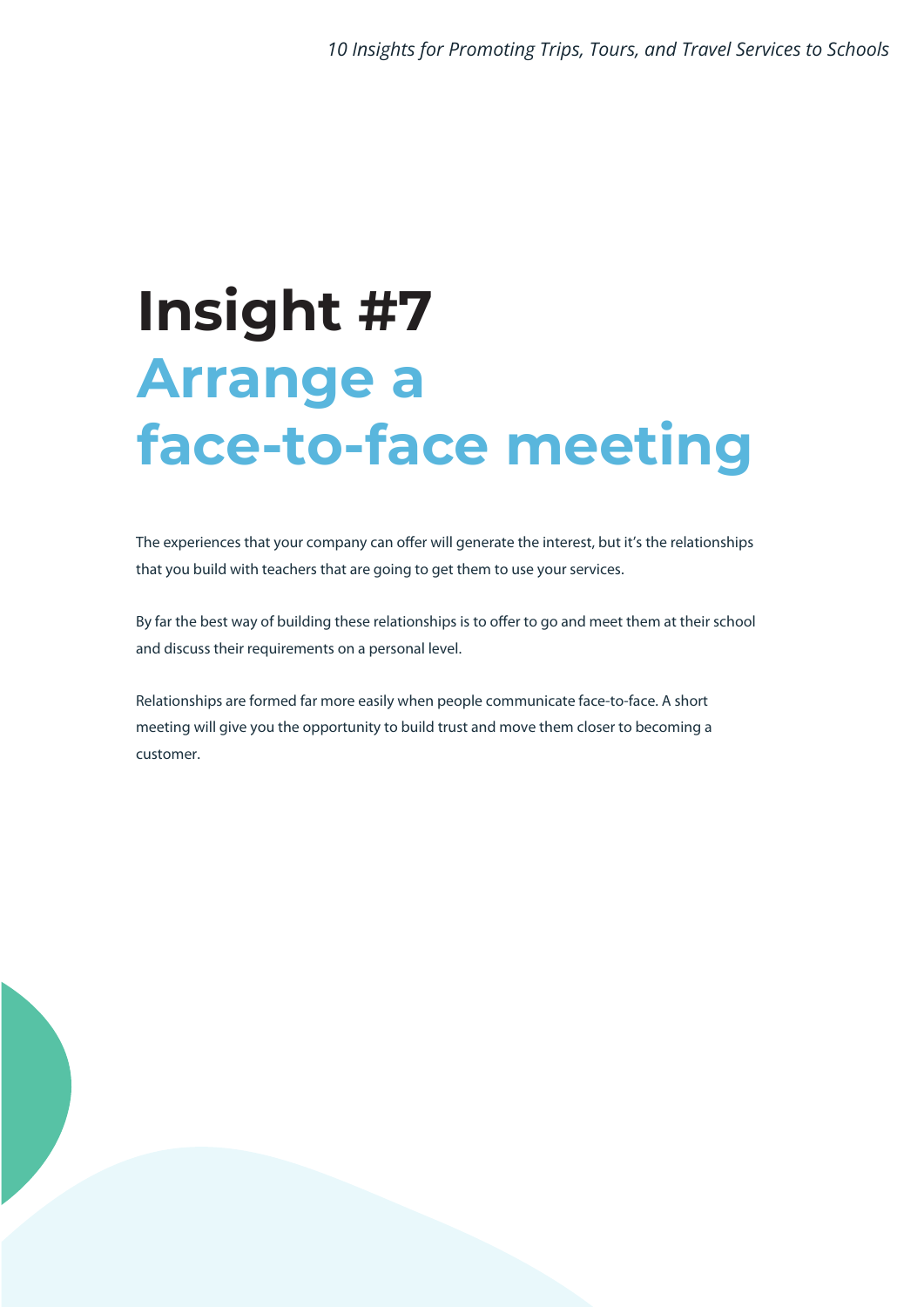### **Insight #8 Combine post with email**

You've probably got a superb brochure already. The trick is to find a cost-effective way of getting this under teachers' noses without wasting money posting to teachers that are not interested in what you have to offer.

So why not consider combining post with email? Not only does combining your marketing channels dramatically improve your results, but you can also eliminate waste and minimise costs using a tried and tested method:

- 1. Send an email to all schools generating awareness and creating a buzz.
- 2. Post your brochure to the teachers that showed an interest in your email.
- 3. Email these teachers a few days later to prompt responses.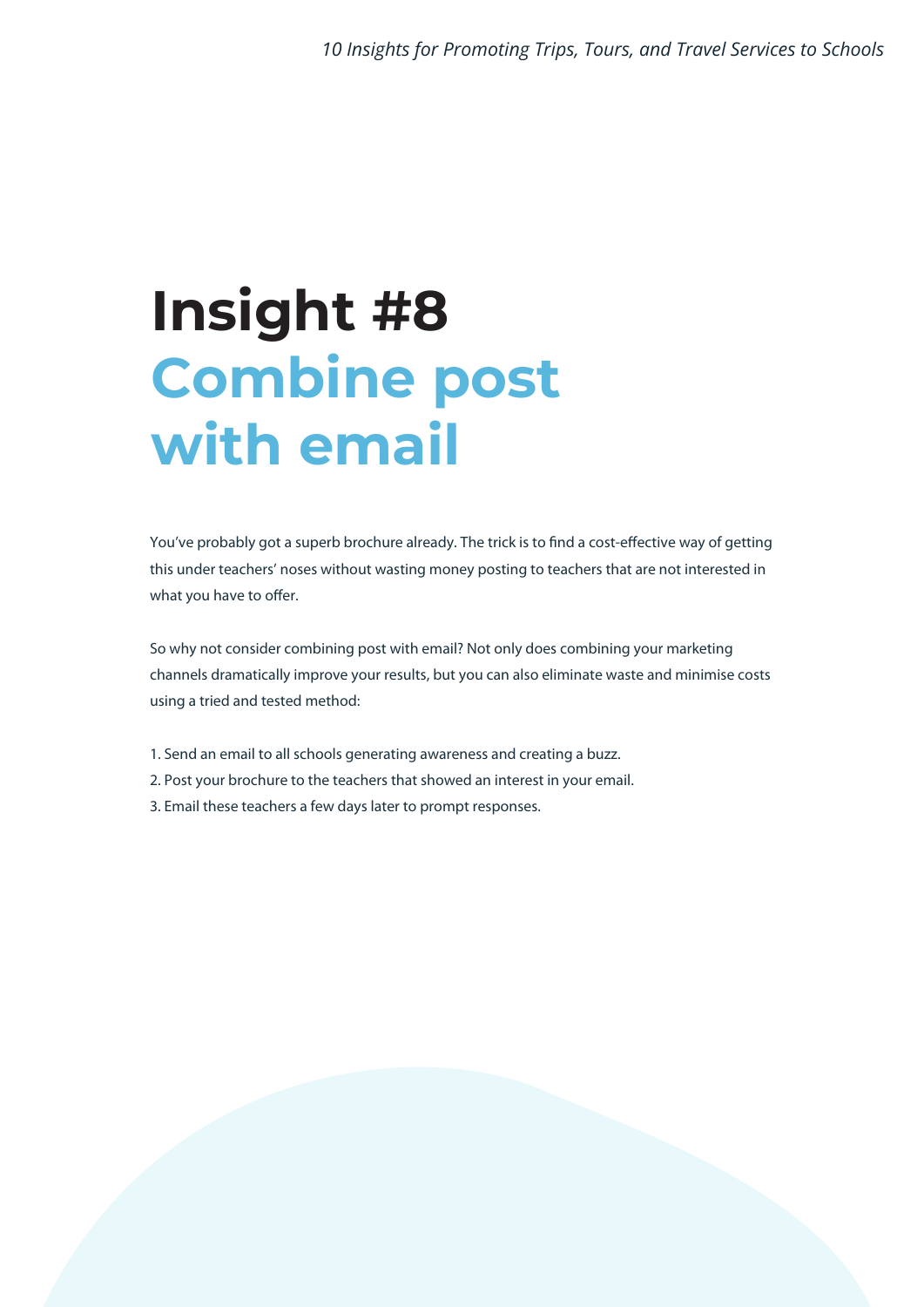### **Insight #9 Plant seeds, nurture leads**

The difference between you and many education suppliers is that once you've planted a seed inside a teacher's head, they will remain a potential customer forever.

Even if you lose out this year to another supplier, there is a great chance that, if you keep in contact, these teachers will act upon their interest next year when they have a new class.

We can help you at Sprint by providing you direct contact details of teachers that express an interest in your emails, allowing you to build up your own prospect database. Our studies have shown that 82% of sales are made after the 5th contact with a teacher so make sure you keep nurturing those leads!



.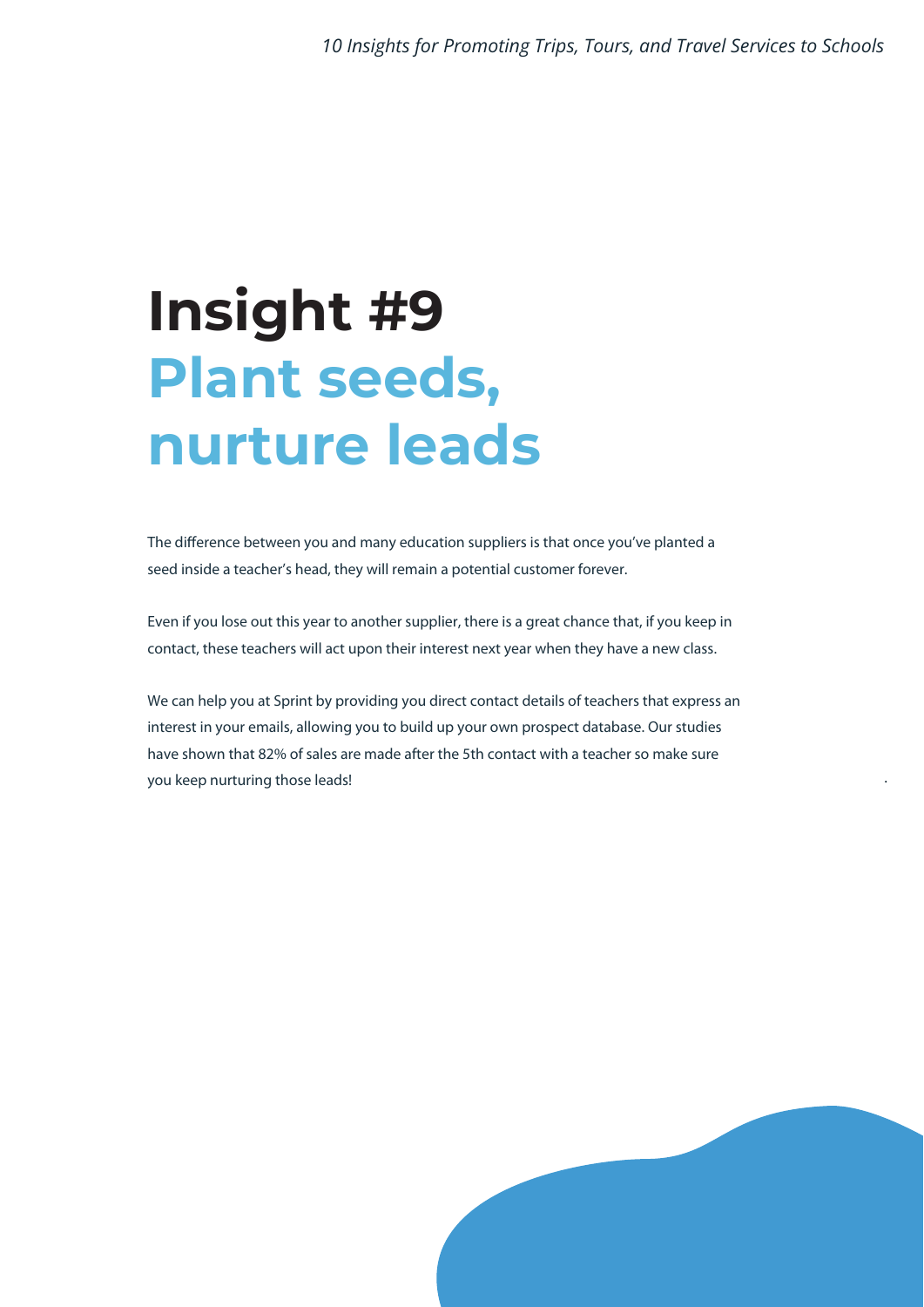*10 Insights for Promoting Trips, Tours, and Travel Services to Schools*

# **Insight #10 Get social media humming!**

There is a lot spoken in marketing circles about the importance of social media. Some of it I believe is exaggerated by those who want to show they are at the cutting edge, and it's certainly not as effective as email marketing both in terms of cost and results. However, in your case, social media really is one of your greatest weapons.

For a company that sell pens, building up a huge Facebook or Twitter following may not be of great benefit. For you, however, building a strong social media presence is going to enable you to keep whetting teachers' appetites no matter whether they're on their lunch, at home, or on the bus.

Over 75% of consumers consult social media channels before buying from a company, and social profiles can often be in the first few search engine results for company names, and there are over 800,000 UK teachers active on social media just waiting to hear from you.

So make sure your emails are encouraging teachers to follow you in the social stratosphere!